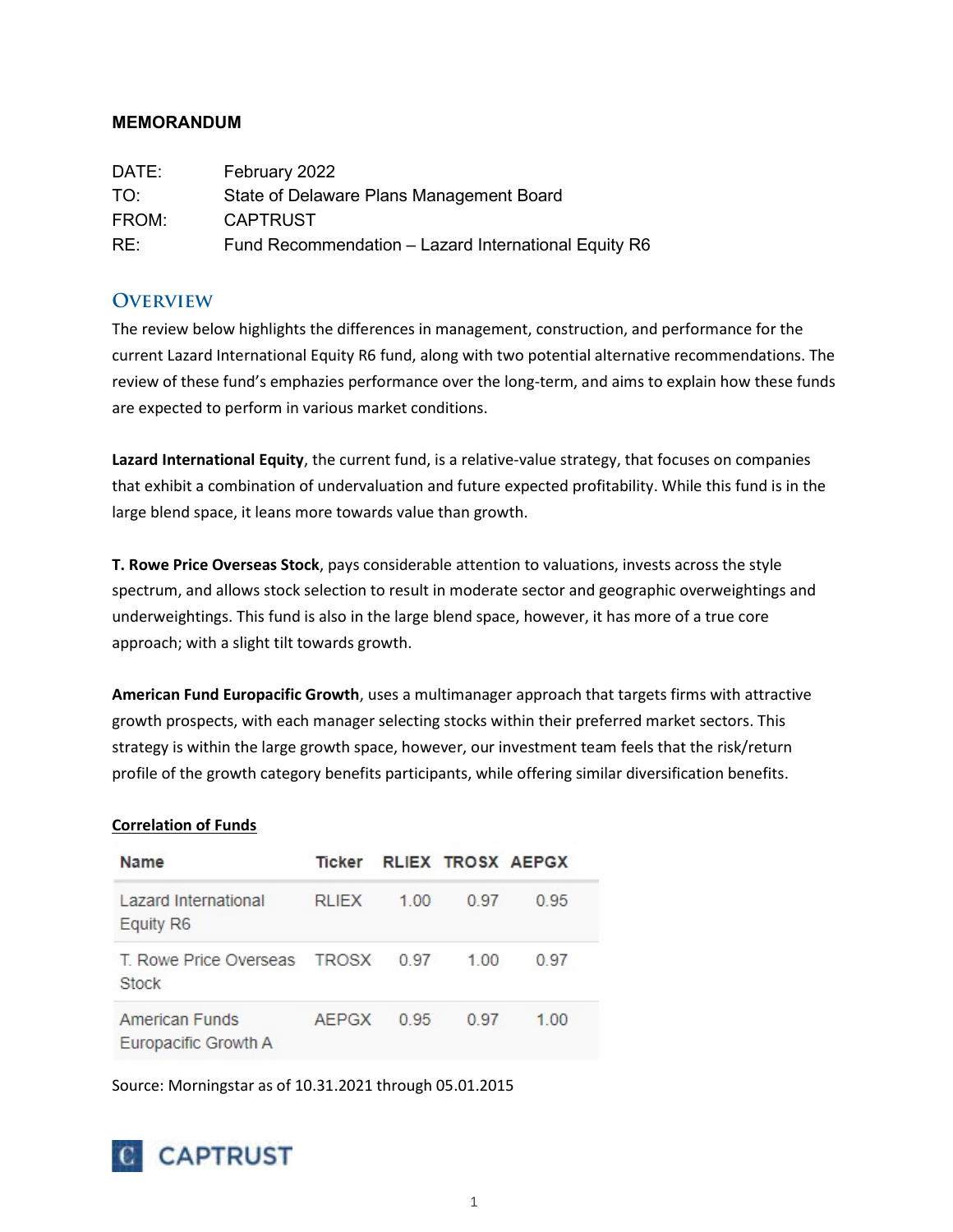# Current Fund: Lazard Inernational Equity

### Management:

Michael Fry, this strategy's lead manager, has 40 years of industry experience and joined Lazard in 2005. He is supported by a seasoned portfolio management team averaging 9.5 years of tenure. The portfolio managers are supported by a large global platform of sector analysts who undertake accounting validation to ensure financial metrics are accurate.

More than 30 analysts support this fund and several other broad international funds; nearly all have been at Lazard at least five years, and about half have been at the firm at least a decade. This team's orientated approach has eased key-person risk to an extent, and a career-analyst track has also lent stability.

#### Process:

The investment process uses metrics like return on equity, return on assets, and operating margin in order to assess financial productivity. The next step is to compare those metrics with valuation measures such as price/book, price/earnings, price/cash flow and price/sales.

Since 2010, Michael Fry has led the five-person investment team. He is backed by a global research platform of analysts that is organized into six sector teams. The research team drives all initial investment ideas and presents their ideas to the portfolio management team.

It is the sole discretion of the portfolio manager on whether a stock is added to the portfolio. The strategy will hold 40 - 70 positions with market caps of \$5B or greater. The strategy seeks long-term investments while keeping turnover around 20% annually.

The strategy is well diversified across sectors and regions with specific risk controls for each. In addition, the team limits the maximum position size to 6% of the portfolio.

The strategy implements a fundamentally focused, research-intensive investment process that yields a portfolio of higher quality companies going through short-term concerns. This process along with a portfolio of 60 investment ideas can lead to shorter term volatility.

## Performance:

Long-term performance has been consistent with the team demonstrating an ability to protect capital in downward markets. This can be seen with consistent down capture ratios between 80% and 90% over 3,

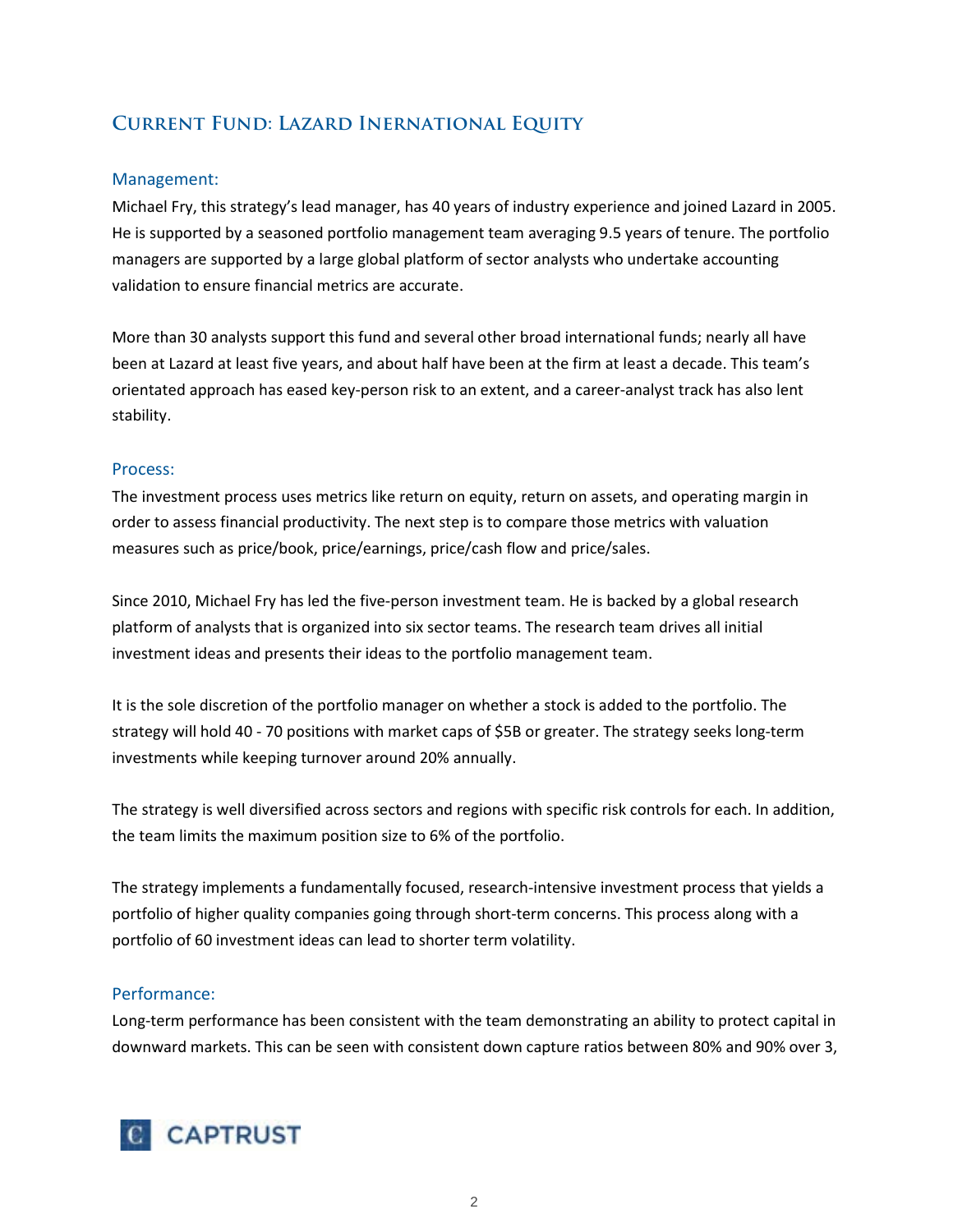5 and 10-year spans. The strategy typically wins by shielding investors' capital in sell-offs, capturing only 87% of the index's drawdowns since inception.

2016 performance was a struggle for the strategy particularly in the 4th quarter. A focus on high quality ROE companies negatively impacted the portfolio as low quality, cyclical sectors drove the market. The portfolio will underperform when lower quality stocks lead the market.

This strategy also struggled in early 2020's pandemic-related sell-off. Its 34.2% decline from Jan. 22 through March 23 was slightly worse than the MSCI EAFE benchmark's 33.7% decline.

Over longer periods, however, performance has been more impressive. From manager John Reinsberg's January 1992 start through April 2021, the strategy's institutional shares' 6.0% annualized return outpaced its foreign large-blend Morningstar Category's 4.4% and the benchmark's 5.7%.

In 2021, the fund had periods of outperformance that created opportunies for potential reversal in the fund's longer term lagging performance. Unfortunately, the fund failed to capitalize on this momentum, and finished the year in the bottom quartile against peers due to a poor quarter four performance. While the fund's longer term history remains above the index, the trajectory of performance and inability for the fund to substantially protect on the downside has weakened our resolve in this strategy.

## Potential Replacement #1: T. Rowe Price overseas stock

#### Management:

Ray Mills has been the lead portfolio manager for the strategy for 21 years and is the sole decision maker for the fund.

Ray is supported by a team of 221 U.S. and non-U.S. research analysts that are sector specialists. Each analyst covers approximately 20-30 stocks each. There are approximately 20-30 analysts with names directly in the Overseas portfolio.

Portfolio managers across the T. Rowe franchise hold regular research meetings to discuss the current macroeconomic environment. Additionally, Ray has frequent meetings and ongoing communications with the analyst team to discuss company specific content. There is an annual review of each of the analysts that covers the success of their stock picks and their ability to get ideas into portfolios.

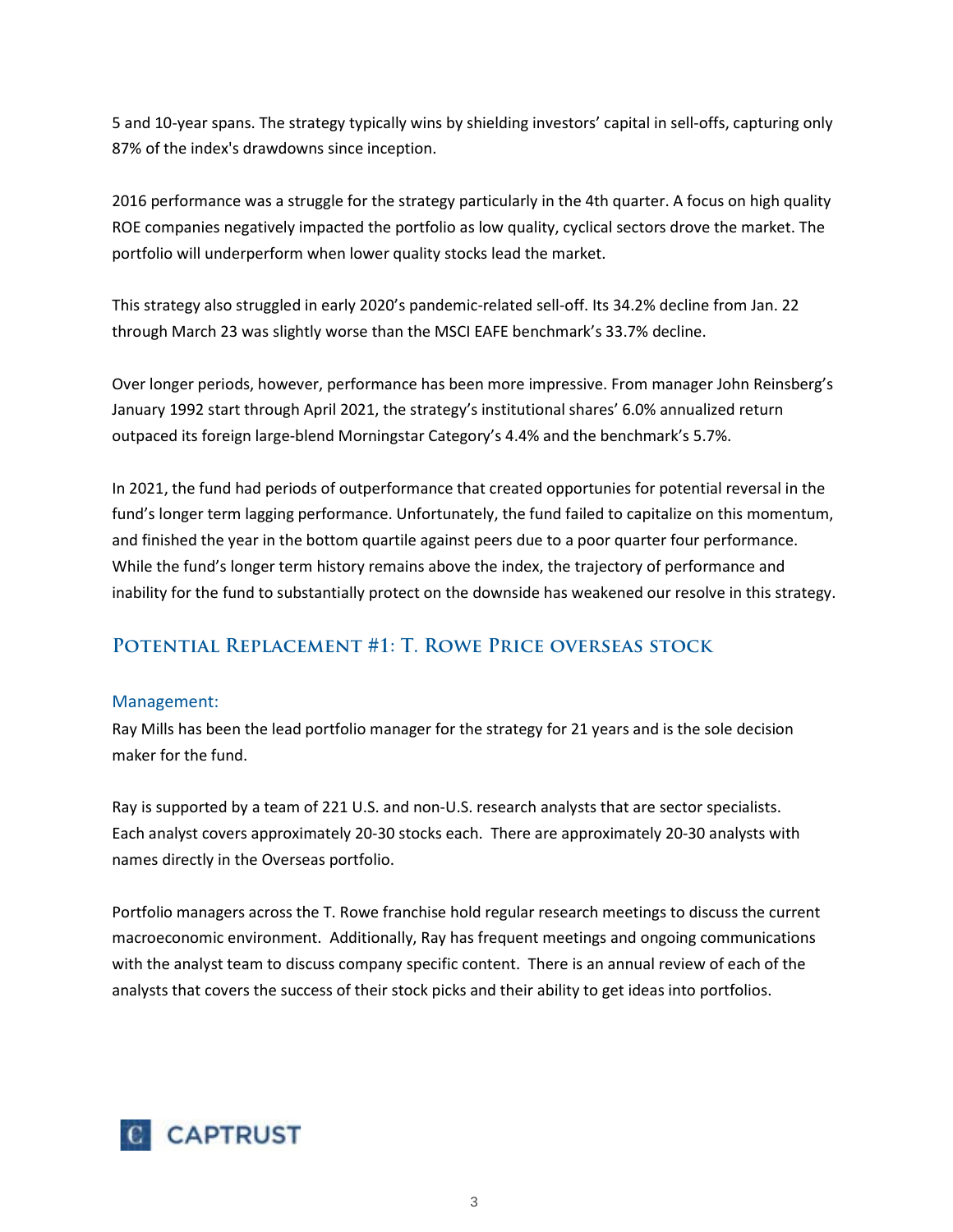#### Process:

This strategy pursues companies with fundamental strengths and long-term prospects that are better than their stock prices indicate. Management looks for attributes such as accelerating earnings and cash flows, healthy financials, barriers to entry, and managements with sound strategic and operational vision. Valuation metrics include earnings, cash flow, sales, and asset-based metrics; emphasizing different metrics for different industries and stocks, and evaluating them from historical, relative, and absolute perspectives.

This is a core, mostly developed markets, non-US equity mandate. It allows for up to 15% emerging markets, but in practice is more in the 4-9% range with a focus on higher quality emerging market names. The strategy is all-cap in nature with 70-75% in large-cap (> \$25B market cap), 20% mid-cap and 5-10% small-cap.

The team benchmarks against the MSCI EAFE Index. While the bulk of the holdings will be core in nature, there will be some tails in smaller allocations with a deeper value or growth leaning in terms of valuation and growth rates.

The strategy uses a long-term approach to investing and turnover has averaged 20-30% historically. Identifying secular business drivers for a company is one of the most important aspects of the process. Strong management teams with a history of smart capital allocation decisions are also important.

Additionally, time is spent on valuation analysis for a company relative to the market, its own operating history and to its peers. The portfolio will hold 140-180 names which helps with the consistency of results and reduced tracking error.

There is a separate risk management team (the Steering Committee) that meets every two weeks to review all of the T. Rowe portfolios. Portfolio managers know that they are being watched, but are allowed to make their own decisions. Individual stock positions are limited to a maximum of 5% and regions/sectors are limited to +/- 10% relative to the MSCI EAFE Index.

A note on the portfolios emerging market exposure, in general, the portfolio manager keeps their Chinese holdings at relatively small position sizes given the higher regulatory risk environment. They have a good pulse on that market with several Chinese nationals in T. Rowe's Hong Kong office. Current policy issues are more significant that past regulatory episodes with China, and as such, the team builds in a higher equity risk premium for those holdings. The portfolio's direct China exposure is 1-2% presently, about ½ of what they have held in the past. While Ping An Insurance has been a tough name this year, it is very inexpensive relative to history, so they are maintaining the position size at this time.

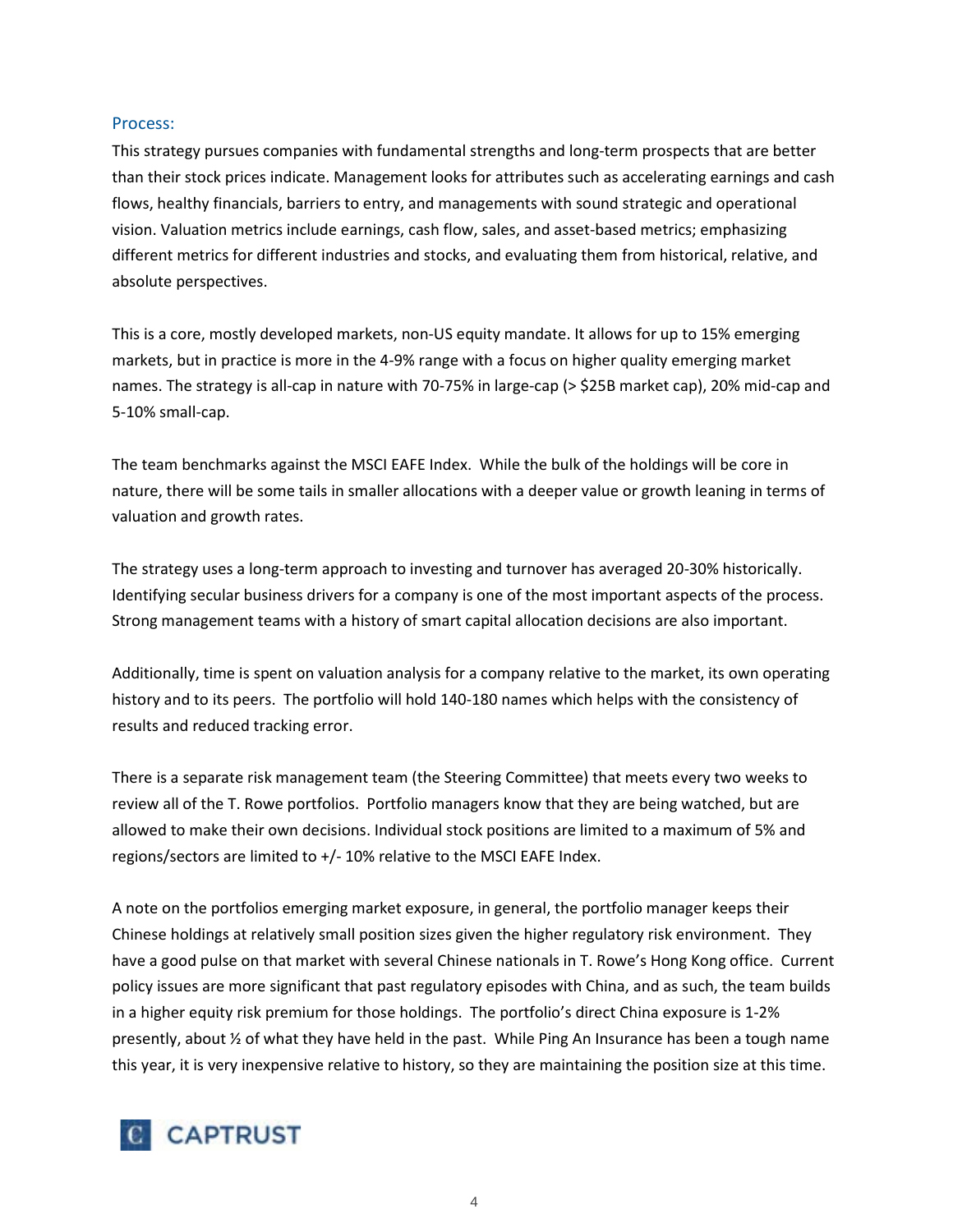#### Performance:

The fund performs strongly in all trailing time periods. As of 12.31.2021, the fund is in the  $16<sup>th</sup>$  percentile for the 1-year, 25<sup>th</sup> percentile for the 3-year, 25<sup>th</sup> percentile for the 5-year, and 20<sup>th</sup> percentile for the 10-year.

Year-to-date as of January 31<sup>st</sup>, the portfolio has outperformed both indexes and is right at the top quintile of the peer group. Intermediate and longer-term performance is attractive relative to both benchmarks on an absolute and risk adjusted basis.

## Potential Replacement #2: American funds europacific growth

### Management:

The strategy is run by an experienced team of 11 portfolio managers, who have an average tenure at the firm of 25 years. Each portfolio manager indepedently manages their portfolio based on their own investment approach. Some portfolio managers are more value-oriented, while others are more growthoriented.

Carl Kawaja, who has been on the strategy since 2000, serves as the strategy's Principal Investment Officer and ensures that the overall portfolio remains balanced and consistent with its mandate. The portfolio managers are supported by a large analyst team, who also manage a portion of the portfolio (roughly 15-20%).

While the strategy is classified as foreign large growth by Morningstar, it has more of a core growth approach due to the diverse views of the portfolio managers. This may cause the strategy's performance to differ from the peer group at times.

#### Process:

American's multimanager approach lets managers independently run their own sleeves of the portfolio. Each uses his or her own style, and their combination fulfills the strategy's growth mandate while adding diversification. The managers do not shy away from risk: emerging-markets stakes are usually relatively high, and occasionally individual managers will put a large allocation into one or a few stocks.

While each portfolio manager has a different investment approach, they all have a long investment horizon and annual turnover in the overall portfolio is roughly 25-30%. The compensation structure

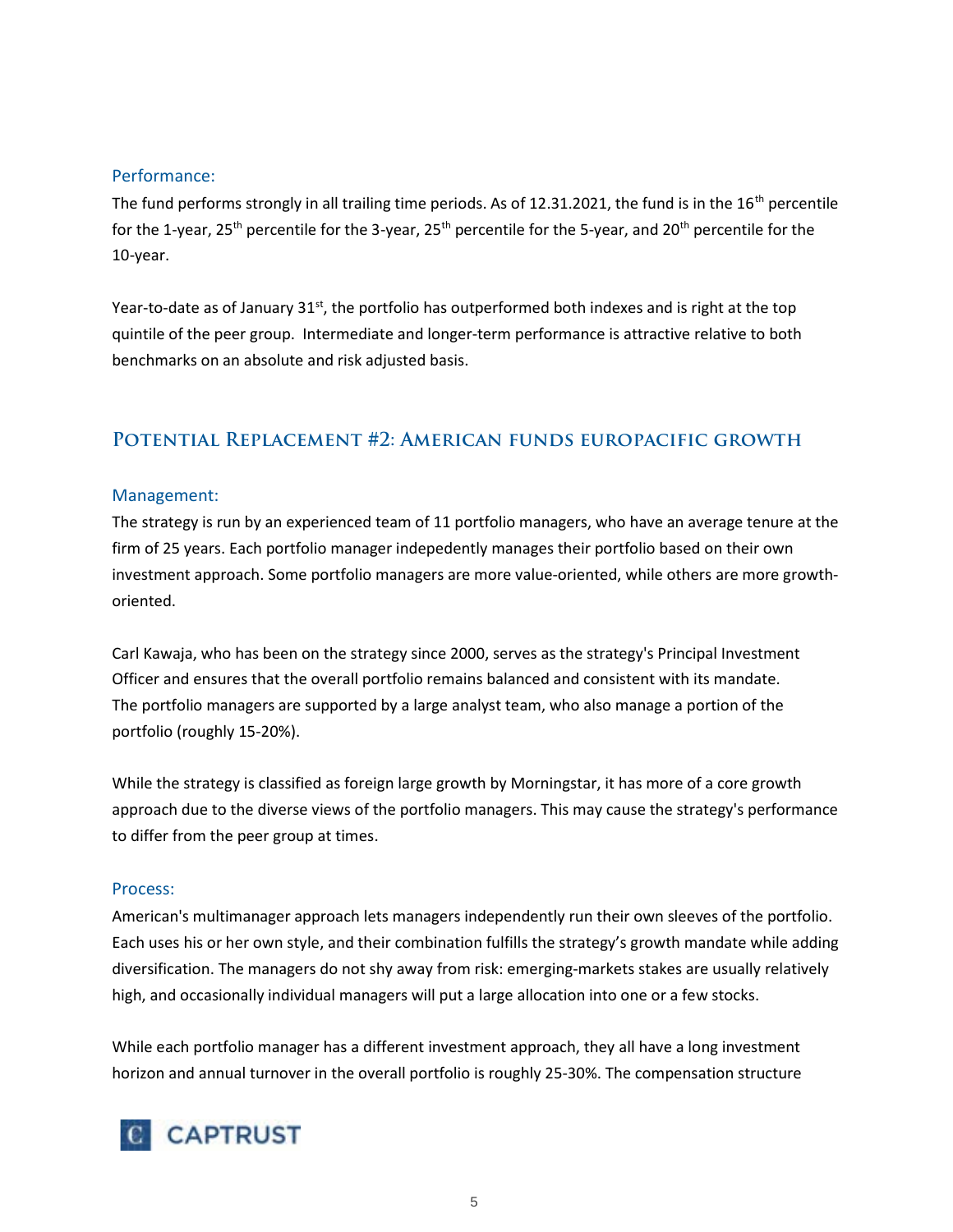reinforces this long-term mentality, as it is based on one, four, and eight-year periods with greater weighting on the longer periods.

Large analyst staffs support the managers with investment ideas and industry-specific analysis. A portion of the fund is devoted to an analyst-run research portfolio, too. This mix of independently managed portfolios across the international equity universe forms a broadly diversified portfolio.

The strategy has a sizable asset base of over \$100 billion. The long-term investment horizon and low overlap of individual portfolio manager holdings leads to more capacity. There are also benefits to scale, such as access to company management, a significant research budget, and lower expense ratios.

Due to the multi-manager approach, the strategy holds a large number of positions at roughly 300. However, the strategy is more concentrated in its top 20 holdings which comprise about 30% of the portfolio. Despite the large number of positions, the strategy will deviate from its benchmark in terms of sector and geographic weightings.

This large portfolio has distinctive sector positioning, though. Its tech stake has ranged from 11% to 21% over the past five years, versus the MSCI ACWI ex USA's 8%-13%. This posture contributes to the strategy's growth tilt relative to the core index.

There have been notable regional deviations, too. The managers have generally favored emerging markets, including Indian banks like HDFC and Kotak Mahindra, in the strategy's top-20 holdings. The strategy's India positioning has absorbed 7%-9% of assets over the past five years, versus 2%-3% for the index.

## Performance:

Performance for the strategy is mixed, as there are differences in comparing against either a foreign large blend group (where our CAPTRUST's investment team classifies the fund) or a foreign large growth (where Morningstar places the fund). Versus it's prospectus benchmark, however, the strategy has outperformed in the 3-, 5-, and 10- year time periods.

Performance in the last two downturns, however, was wanting. First, when international equities dropped from Jan. 29 to Dec. 24, 2018, the fund's 24.0% loss was 2.4 percentage points more than both the core and growth benchmarks. Most recently, the fund's 32.6% tumble in 2020's novel coronavirusdriven sell-off, though less than the core benchmark, was deeper than the growth index's 30.3% loss.